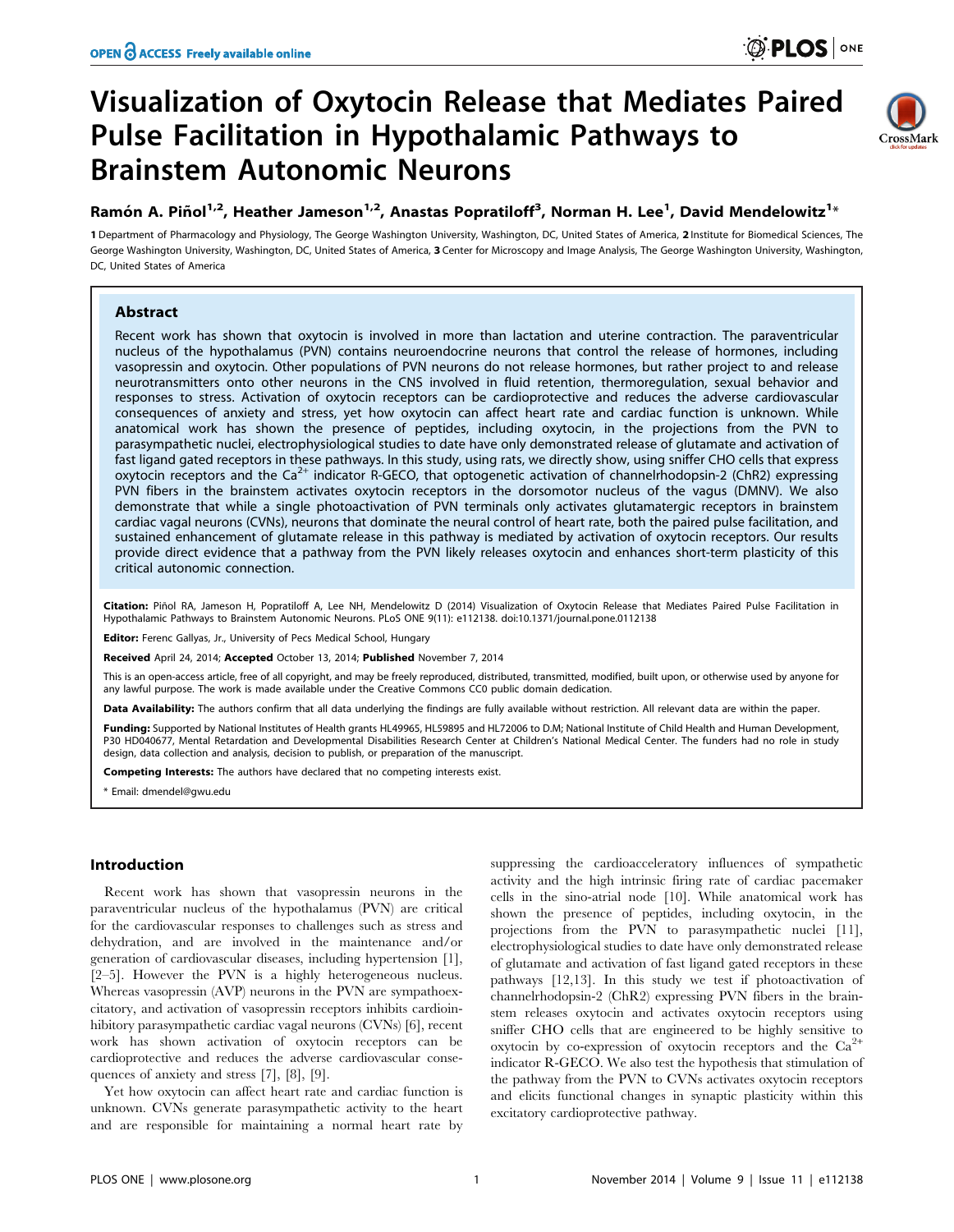#### Materials and Methods

#### Ethical approval

All efforts were made to minimize the number of animals used and to avoid any possible discomfort. All animal procedures were performed in compliance with the institutional guidelines at The George Washington University (Washington DC, USA) and are in accordance with the recommendations of the Panel on Euthanasia of the American Veterinary Medical Association and the National Institutes of Health publication Guide for the Care and Use of Laboratory Animals. The GWU Institutional Animal Care and Use Committee (IACUC) specifically approved this study.

## Lentiviral vector production

Lentiviral plasmids pLenti-Syn-hChR2(H134R)-EYFP-WPRE, packaging plasmid  $pCMV- $\Delta R8.74$  and envelope plasmid$ pMD2.G were all kindly donated by K. Deisseroth (Stanford University, Stanford, CA, USA). Lentiviral particles with VSVg pseudotype were produced according to customary protocols as described before [12]. All used batches of virus had a titer between  $2\times10^8$  and  $2\times10^9$  transducing units (TU) per ml.

## Stereotactic injections, cardiac labelling and immunohistochemistry

Neonatal (P5, 5–8 gms) Sprague Dawley rats, of either sex, were anesthetized by hypothermia and mounted in a stereotactic apparatus with a neonatal adapter (Stoelting, Wood Dale, IL, USA). The viral vector (50–75 nl) was injected into the PVN, after which the pipette was left in place for 10 minutes, then the incision was closed and the animal was allowed to recover. Animals that had injections outside the boundaries of the PVN were excluded from further analysis.To label CVNs for electrophysiology, a right thoracotomy was performed and 20 µl of X-rhodamine-5-(and 6)isothiocyanate (XRITC; Invitrogen, Eugene, OR) was injected into the pericardial sac at the base of the heart, as described previously [14,15].

To examine the co-localization of ChR2-EYFP and oxytocin in PVN fibers within the dorsal motor nucleus of the vagus (DMNV) slices (200 microns thick) were soaked in 10% formalin for one hour and were processed for oxytocin and EYFP immunohistochemistry using the following primary antibodies (overnight incubation at  $22-24$ °C): rabbit anti-oxytocin antibody (1:15000 dilution; T-4084, Bachem, Torrance, CA) and mouse anti-GFP/ EYFP (1:500 dilution; ab38689, Abcam, Cambridge, MA). As secondary antibodies we used goat anti rabbit Alexa Fluor 405 and chicken anti-mouse Alexa Fluor 488 (all 1:200 dilution and 4 h incubation at 22–24°C; Life Technologies, Carlsbad, CA).

## Sniffer CHO cells and  $Ca<sup>2+</sup>$  imaging

CHO cells were transfected with pcDNA3.1+ containing human OXTr cloned in at EcoRI  $(5')$  and XhoI  $(3')$  (plasmid obtained from Missouri S&T cDNA Resource Center; [www.cdna.](www.cdna.org) [org\)](www.cdna.org) using lipofectamine and stable over-expression was achieved by genetcin (500 mg/ml) selection. OXTr-expressing CHO-cells were then plated and transiently transfected to also express the red fluorescent genetically encoded  $Ca<sup>2+</sup>$  indicator (R-GECO; plasmid kindly donated by Robert Campbell, University of Alberta, Canada; Addgene plasmid 32444) [16] with Fugene 6. To examine the selectivity, affinity and responsiveness of these OXTr-expressing CHO cells we examined the dose-response relationship of these sniffer cells to both oxytocin and vasopressin. To study the activation of oxytocin receptors upon stimulation of PVN fibers in the DMNV sniffer cells were pipetted onto the dorsal vagal complex of brain stem slices of animals previously



Figure 1. Imaging oxytocin and oxytocin receptor activation. (A) Co-localization of ChR2-EYFP and oxytocin in brainstem fibers within the DMNV is shown (scale bar represents 28 microns). 55.7+3.7% of ChR2-EYFP PVN fibers in the DMNV are positive for oxytocin. (B) Both the oxytocin and vasopressin dose-response relationships of sniffer CHO cells expressing an oxytocin receptor and a R-GECO  $\text{Ca}^{2+}$  indicator were characterized. These oxytocin receptor expressing CHO cells are considerably more sensitive and responsive to oxytocin than vasopressin with a half maximal response (EC-50) for oxytocin of 1.5 nM, and an EC-50 for vasopressin of 12.1 nM. Responses to oxytocin were considerably more robust than that for vasopressin; at the concentration (1  $\mu$ M) at which oxytocin maximally activates these cells, vasopressin evoked a blunted response of only 24+5% of the oxytocin response. Sniffer CHO cells deposited on slices with ChR2 PVN fibers (green) in dorsal motor nucleus of the vagus (DMNV) (C) detect optogenetic oxytocin receptor activation in brainstem DMNV tissue in close apposition to PVN fibers, (3-D reconstruction top down view (left) and side view (right)). D, Repeated stimulations (5 min apart) of ChR2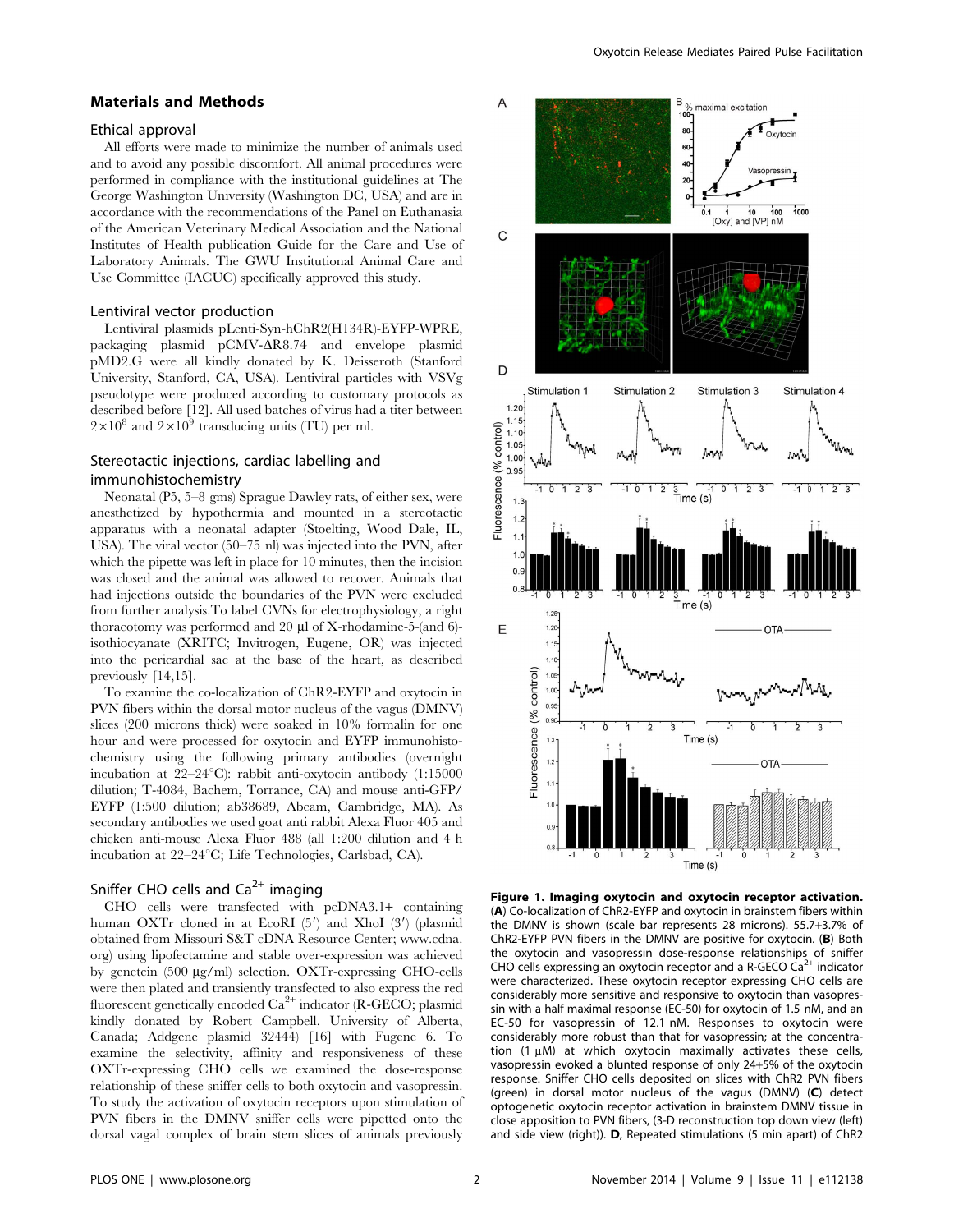axons in DMNV increased  $\text{Ca}^{2+}$ . Representative traces of one sniffer CHO cell, top, and averages of repeated stimulations in 9 CHO cells,  $*$  p $<$ 0.0001, bottom. **E**, Oxytocin antagonist OTA blocks  $Ca^{2+}$  response, representative trace of one cell, top, and average control increase in 7 cells (;  $*$  p $<$ 0.0001), bottom.

doi:10.1371/journal.pone.0112138.g001

injected with Chr2-EYFP-expressing lentivirus in the PVN. Only sniffer CHO cells within boundaries of the dorsal motor nucleus of the vagus (DMNV) were analyzed and these cells were  $7.5\pm0.5$ microns distant from the closest ChR2 containing PVN fiber. Imaging was performed on a confocal microscope system consisting of an upright Zeiss Axio Examiner Z1 microscope, with a W Plan Apocromat 20x/1.0 objective, equipped with Carl Zeiss 710 confocal hardware. Z-series spectral image sets were used to produce two channel image sets representing ChR2-EYFP fibers and sniffer cells, by applying off-line a linear spectral unmixing protocol. For  $Ca^{2+}$  imaging upon photo-excitation of the ChR2 fibers, images measured  $128\times128$  pixels taken at 2.3 zoom factor and bi-directional scanning. Thus the pixel measured 1.44 µm, providing sufficient cellular and temporal resolution. Images were obtained every 76 msec.

## Slice preparation, electrophysiology and drugs

Rats (5–7 weeks old and 150–250 gms) were anesthetized with isoflurane, sacrificed, and transcardially perfused with ice-cold glycerol-based aCSF (252 mM glycerol, 1.6 mM KCl, 1.2 mM  $NaH<sub>2</sub>PO<sub>4</sub>$ , 1.2 mM  $MgCl<sub>2</sub>$ , 1.2 mM  $CaCl<sub>2</sub>$ , 18 mM  $NaHCO<sub>3</sub>$ , 11 mM glucose, perfused with 95%  $O_2$  and 5%  $CO_2$ , pH = 7.4). The brain was carefully removed and brainstem slices  $(300 \mu m)$ were obtained using a compresstome (VF- 300; Precisionary Instruments Inc. Greenville, NC, USA) (all in the glycerol-based aCSF), and forebrain slices containing the PVN were cut  $(150 \mu m)$ for injection site verification). Slices were allowed to recover at  $32^{\circ}$ C for 15 minutes in NMDG-based aCSF (110 mM NMDG, 2.5 mM KCl, 1.2 mM  $NaH<sub>2</sub>PO<sub>4</sub>$ , 25 mM  $NaHCO<sub>3</sub>$ , 25 mM glucose,  $0.5$  mM CaCl<sub>2</sub> and 10 mM MgSO<sub>4</sub>; pH titrated with concentrated HCl to 7.3–7.4, perfused with 95%  $O_2$  and 5%  $CO<sub>2</sub>$ ), before being transferred to 22–24 $\degree$ C aCSF (125 mM NaCl,  $3 \text{ mM KCl}, 2 \text{ mM CaCl}, 26 \text{ mM NaHCO}, 5 \text{ mM glucose},$  and 5 mM HEPES, perfused with 95%  $O_2$  and 5%  $CO_2$ , pH = 7.4) in which experiments were performed. Identified CVNs in DMNV were imaged with differential interference contrast optics, infrared illumination, and infrared-sensitive video detection cameras to gain better spatial resolution. A 473 nm blue CrystaLaser (Reno, NV, USA), attached to the microscope was used for selective photostimulation of ChR2. Patch pipettes (2.5–4.5 MOhm) contained 135 mM K gluconic acid, 10 mM HEPES, 10 mM EGTA, 1 mM  $CaCl<sub>2</sub>$ , 1 mM  $MgCl<sub>2</sub>$  and 2 mM Na-ATP, pH = 7.3. Synaptic activity from identified CVNs was recorded at  $-80$  mV. Voltage-clamp whole-cell recordings were made with an Axopatch 200B and pClamp 9 software (Axon Instruments, Union City, CA, USA). Control recordings were performed in the presences of strychnine (1  $\mu$ M) and gabazine (25  $\mu$ M). D-2-amino-5-phosphonovalerate (AP-5; 50 µM), 6-cyano-7-nitroquinoxaline-2,3-dione (CNQX; 50 µM),  $(d(CH_2)_5^1, Tyr(Me)^2, Thr^4, Orn^8, des-Gly-NH<sub>2</sub><sup>9</sup>)$ -Vasotocin (OTA; 10 µM; Bachem BioSciences, Torrance CA, USA) and  $(Thr^4, Gly^7)$ -Oxytocin (TGOT; 0.5 µM; Bachem BioSciences, Torrance CA, USA) were added to the perfusate as indicated. Non-selective stimulation of synapses surrounding CVNs was performed by placing a stimulus isolator (A.M.P.I., Jerusalem, Israel) 200-400  $\mu$ m lateral to the recorded CVN. Electrical stimuli of 1-ms duration were used stimulus at an intensity that was 1.5 times of the minimum intensity that evoked a response in CVNs.

### Analysis and statistics

Synaptic events and peak amplitudes were analyzed using Clampfit 10.1 (Axon Instruments) and MiniAnalysis (Synaptosoft version 4.3.1) software. All data are represented by mean  $\pm$  SEM. For analysis of paired-pulse response (PPR) and five times 3 ms stimulation, we excluded failures from analysis as there was no difference between failure rates in control and OTA conditions. EPSC frequency in the prolonged bursting stimulation experiments were normalized to the frequency of EPSCs during the first 5 s of each experiment. The  $\text{Ca}^{2+}$  responses were binned in 0.5 s periods in the graph and in 1 s periods for statistical analysis. Results were tested for statistical significance using Student's paired  $t$  tests. For examining the OTA effect on five pulses stimulation we used a repeated measures two-way analysis ANOVA, and for  $Ca^{2+}$  imaging and time course of the facilitation following bursting stimulations one-way ANOVA with repeated measures analysis (GraphPad Prism 5 software).

#### Results

As shown in figure 1A, 55.7+3.7% of ChR2-EYFP PVN fibers in the DMNV are positive for oxytocin. CHO cells that express both oxytocin receptors and the red fluorescent  $Ca^{2+}$  indicator R-GECO were utilized as sniffer cells for the synaptic release of oxytocin. As shown in the dose-response relationship in figure 1B, these oxytocin receptor expressing CHO cells are considerably more sensitive and responsive to oxytocin than vasopressin. The half maximal response (EC-50) of the CHO cells for oxytocin occurred at a concentration of 1.5 nM, whereas the EC-50 for vasopressin was 12.1 nM. In addition, responses to oxytocin were considerably more robust than that for vasopressin; at the concentration  $(1 \mu M)$  at which oxytocin maximally activates these cells, vasopressin evoked a blunted response of only 24+5% of the oxytocin response. Sniffer CHO cells were deposited onto the surface of brain stem slices, specifically on the dorsal vagal complex, containing both ChR2 expressing PVN fibers and CVNs in the DMNV (Figure 1C). Optogenetic stimulation of PVN fibers evoked large, reproducible, and transient increases in  $Ca^{2+}$ (average increase was  $13.3 \pm 0.04\%$  from baseline during first second;  $p = 0.0001$ ;  $n = 9$  cells) within the sniffer CHO cells (Figure 1D). The photostimulation-elicited increase in  $Ca^{2+}$  in the sniffer CHO cells upon PVN fiber activation was abolished by application of the oxytocin receptor antagonist OTA (control: 21.0±0.05%; OTA (10  $\mu$ M): 4.6±0.02%; n = 7 cells; Figure 1E).

To determine the physiological role of the oxytocin receptor activation, if any, we photoactivated PVN fibers while recording post-synaptic synaptic currents in CVNs. Single pulse optogenetic stimulation (3 ms, 1 Hz) of PVN fibers in brain stem slices (Figure 2A) resulted in excitatory post-synaptic currents (EPSCs) in CVNs with a short latency  $(5.3 \pm 0.46 \text{ ms}; \text{ n} = 14)$ . This single evoked response was reversibly abolished by the glutamate receptor antagonists AP-5 and CNQX (Figure 2A).

We used the paired-pulse response (PPR; calculated as amplitude of the response to the second stimulation/amplitude of the response to the first stimulation) paradigm to assess shortterm plasticity of the PVN to CVN projection [17]. We observed paired-pulse facilitation of the response at stimulation frequencies of 0.5 Hz and 10 Hz (3 ms pulses), with average PPRs of  $1.19\pm0.05$  (n = 10) and  $1.45\pm0.12$  (n = 7), respectively. At both stimulation frequencies the second response was significantly larger ( $p = 0.004$  and  $p = 0.049$ , respectively) than the first. To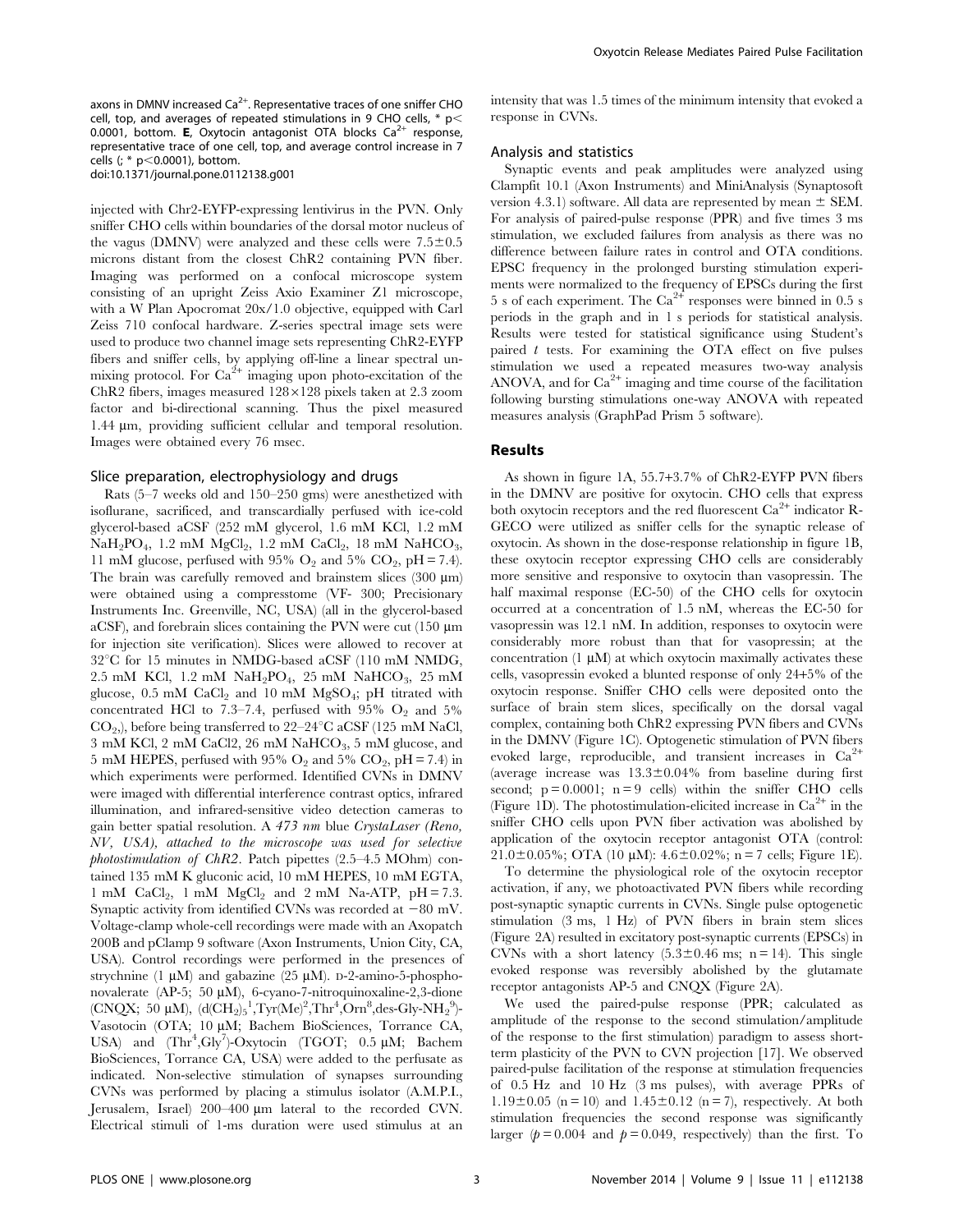

Figure 2. PVN monosynaptic glutamatergic projections to CVNs. A, Schematic of approach, left. Right, postsynaptic responses were completely blocked by antagonists for NMDA (AP-5; 50 µM) and AMPA/kainate receptors (CNQX; 50 µM). B, Paired-pulse facilitation (10 Hz) of glutamatergic neurotransmission from PVN to CVNs (first trace) abolished by oxytocin antagonist OTA (10 µM; middle trace) and partly restored upon wash out (right trace) C, Average data of OTA abolished paired-pulse facilitation (n = 7).  $*$  p = 0.021. D, Five consecutive stimulations (10 Hz;) with increasing amplitudes (black trace). OTA reduced the amplitude (red trace). Traces are normalized to amplitude of first response. E, Average data of the five stimulation paradigm (\*  $p = 0.014$ )). doi:10.1371/journal.pone.0112138.g002

investigate whether oxytocin receptor activation influences this short-term synaptic plasticity of PVN to CVN projections, we examined the generation of paired pulse facilitation after application of the oxytocin receptor antagonist OTA  $(10 \mu M)$ . OTA abolished paired-pulse facilitation, significantly reducing it from  $1.45\pm0.12$  to  $1.10\pm0.10$  (n = 7;  $p = 0.021$ ; Figure 2B, C). In the presence of OTA the amplitude of the second response was not significantly different from the first  $(p = 0.787)$ . OTA did not alter the amplitude of the response to the first stimulation (control: 57.5 $\pm$ 8.41 pA; OTA: 63.4 $\pm$ 12.27 pA; p = 0.453) or change the failure rate of the first or second response (failure rate control: first stimulation  $9.0 \pm 5.0$ %, second stimulation  $10.0 \pm 5.1$ %; failure rate OTA: first stimulation  $7.2 \pm 4.2\%$ , second stimulation  $11.0\pm5.2\%$ ). Extending the stimulation protocol to five 3 ms pulses at a frequency of 10 Hz further increased the facilitation of glutamatergic neurotransmission from PVN fibers to CVNs (Figure 2D and E). The oxytocin receptor antagonist OTA significantly decreased this facilitation and reduced the amplitudes of sequential responses (when comparing the second through the fifth stimulation to the initial response,  $p = 0.014$ ; n = 8, Figure 2D and E).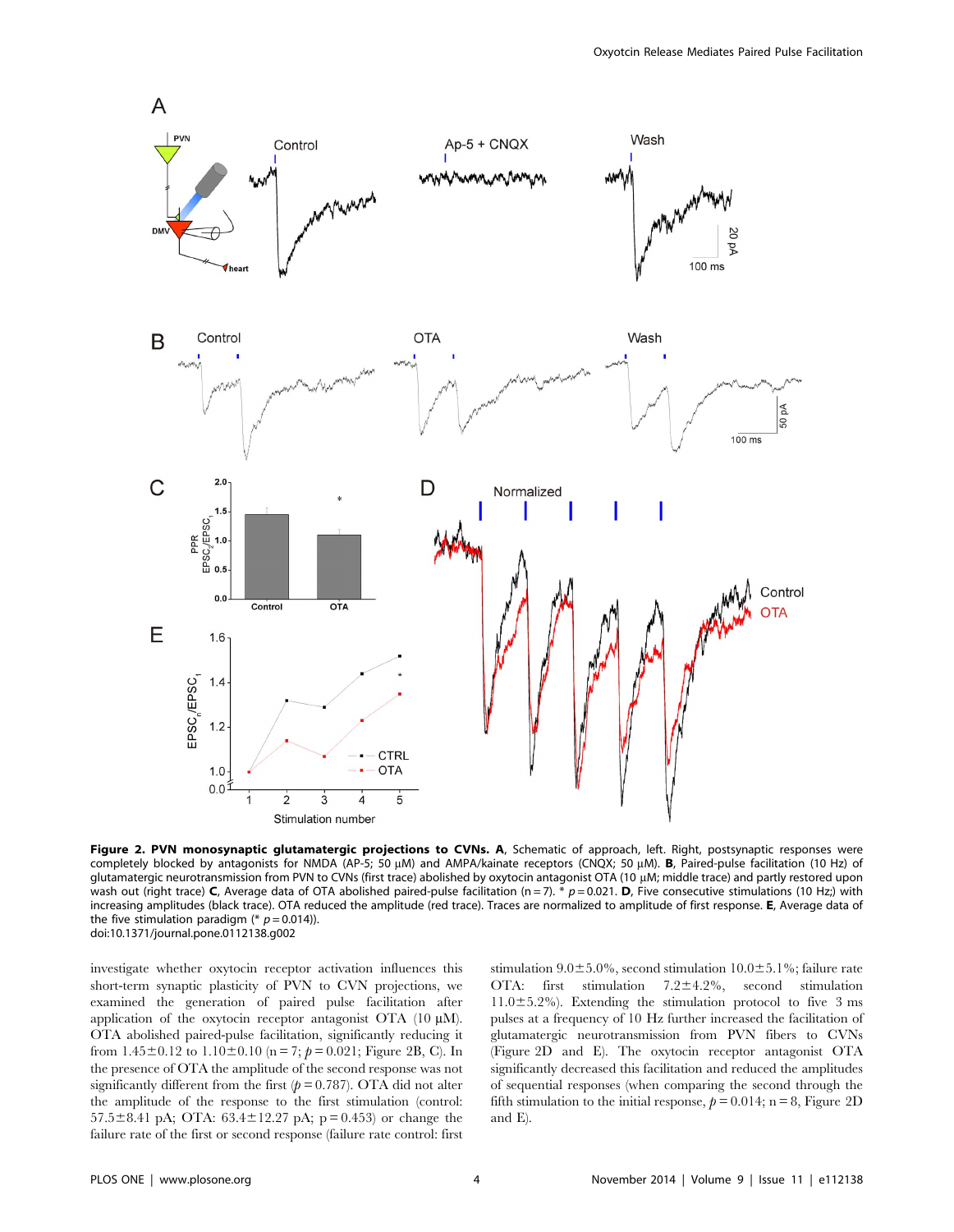

Figure 3. EPSCs during and after train stimulation. A, Upper trace: original recording with a 5 s train of stimuli (10 Hz,). Lower traces are details of Pre, 10 Hz Stimulation, Post and Recovery conditions of same recording. B, Group data of EPSCs. EPSC are increased during stimulation until at least 5 s post stimulation (\*  $p$ <0.05 compared to Control 5 s prior). Oxytocin antagonist OTA reduces the EPSC frequency during and 5 s post stimulation  $(\#$ , 5 s 10 Hz stim Control vs. OTA,  $p = 0.015$ ; 5 s post Control vs OTA,  $p = 0.012$ ). doi:10.1371/journal.pone.0112138.g003

To test if prolonged activation of PVN fibers would evoke longlasting facilitation of glutamatergic synaptic events that continue beyond the period of stimulation we stimulated PVN terminals for 5 s and examined long-lasting alterations in the spontaneous EPSC event frequency. Prolonged stimulation of PVN terminals for 5 s (3 ms pulses, 10 Hz) caused sustained increase in the frequency of glutamatergic EPSCs both during and after stimulation (Figure 3). On average the EPSC frequency was increased 3.9 times during stimulation compared to prior  $(p = 0.002; n = 9)$  and remained significantly increased after cessation of PVN fiber stimulation until at least 5 seconds post stimulation  $(p<0.05)$ . OTA significantly reduced, but did not abolish, the PVN fiber evoked facilitation of EPSC frequency during stimulation (18% decrease from  $4.0 \pm 0.6$  to  $3.3 \pm 0.5$ ;  $p = 0.015$ ;  $n = 9$ ; Fig. 3B), and this inhibition persisted for at least  $\overline{5}$  s after stimulation (16% decrease from 2.3±0.40 to 1.9±0.3;  $p = 0.012$ ; n = 9; Fig. 3B). This stimulation protocol did not reveal any postsynaptic fast ligand-gated responses other than those mediated by glutamate, since all optogenetically evoked postsynaptic currents were abolished in the presence of AP-5 and CNQX.

The observed oxytocin receptor mediated facilitation of the glutamatergic neurotransmission can be a unique property of PVN terminals that surround CVNs or it can be a general characteristic of glutamatergic neurotransmission to CVNs. To distinguish between these possibilities, a bipolar stimulation electrode was used to deliver paired-pulse activation of ubiquitous glutamatergic EPSCs in CVNs. The oxytocin receptor agonist TGOT  $(0.5 \mu M)$ did not alter the PPR with non-selective activation of glutamatergic inputs to CVNs (PPR control:  $1.10 \pm 0.14$ ; PPR TGOT

 $1.07\pm0.16$ ; n = 7;  $p = 0.883$  or the amplitude of the first response (control:  $218.8 \pm 40.7$  pA; TGOT  $187.5 \pm 53.4$  pA; n = 7;  $p = 0.462$ . These results indicate that the oxytocin receptor mediated facilitation of glutamatergic neurotransmission to cardioprotective CVNs was specific to the pathway originating from the PVN.

## **Discussion**

Our findings demonstrate that photostimulation of hypothalamic PVN fibers in brainstem parasympathetic nuclei activates oxytocin receptors, likely by co-release of oxytocin with glutamate, that facilitates excitation of cardioprotective CVNs. This neuropeptide-mediated synaptic plasticity is specific for this pathway and elicits increases in paired-pulse facilitation and long lasting spontaneous glutamatergic neurotransmission. As CVNs are intrinsically silent [18], facilitation of the major excitatory input to CVNs would likely play an important role in maintaining and increasing the firing of these neurons responsible for generating parasympathetic activity to the heart. Together, our data identifies a hypothalamic pathway capable of eliciting oxytocin receptormediated facilitation of CVNs, and suggests mechanisms that could facilitate or mimic activation of this pathway and receptors, which could be novel targets to mitigate the deleterious cardiovascular risks associated with stress and anxiety.

Although the PVN is well known as an important site for sympathetic cardiovascular regulation that include projections to pre-sympathetic neurons in the rostral ventrolateral medulla and pre-ganglionic neurons in the upper spinal cord [19–21], the hypothesis that different neurons in the PVN play a role in parasympathetic control of heart rate is contentious, in spite of evidence from neuroanatomical data that the PVN also sends dense axonal projections to parasympathetic nuclei in the brainstem [22–25]. In addition to the classic effects of oxytocin on uterine contraction and milk ejection, recent work indicates oxytocin is present in both males and females and has an important role in both behavior and cardiovascular homeostasis and parasympathetic cardiac activity, particularly during anxiety and stress [26]. In human volunteers in unstressed conditions intranasal administration of oxytocin significantly increases parasympathetic and decreases sympathetic cardiac control [27]. Oxytocin administration, in both men and women, increases trust, generosity, and willingness to cooperate [28]. In animal models of social stressors, oxytocin has been shown to be protective against behavioral and cardiac dysfunction. For example social isolation, which increases heart rate, diminishes HR variability and vagal regulation of the heart, was prevented with oxytocin administration [7], [8]. However whereas oxytocin reduces anxiety and the behavioral responses to stress, vasopressin increases anxiety and aggression, and enhances the responses to stressors [28], [29]. In the amygdala, a nucleus important in fear behavior and anxiety, vasopressin and oxytocin modulate the excitability of neurons in opposite ways via modulation of excitatory synaptic inputs to these neurons, providing a neurophysiologic mechanism for their opposing effects of these peptides on autonomic fear responses [30].

The results in this study identify one pathway in which oxytocin receptors are endogenously activated and act as an important neuromodulator of synaptic function. Optogenetic stimulation of PVN axons activates oxytocin receptors in sniffer oxytocinsensitive CHO cells, and furthermore, oxytocin receptor activation is responsible for the facilitation of the EPSCs with paired-pulse and prolonged high frequency stimulations. This direct oxytocin receptor mediated modulation in the neurotransmission to CVNs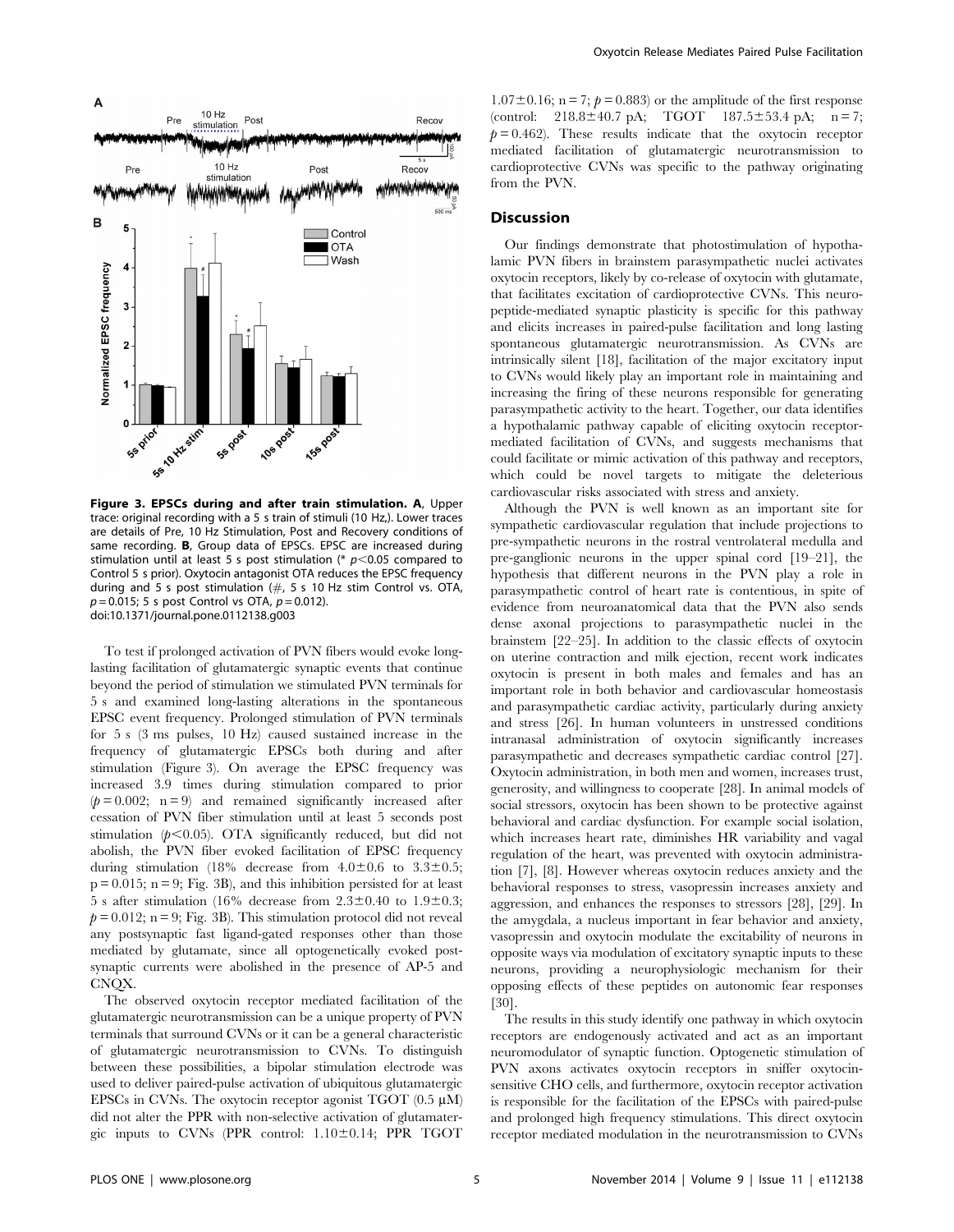from the hypothalamic PVN nucleus is selective for this synaptic connection, and does not occur upon non-selective activation of glutamatergic synapses to CVNs. While the sniffer CHO cells are  $\sim$ 8 fold more sensitive and responsive to oxytocin than vasopressin, and both the responses in the sniffer CHO cells and paired pulse facilitation in cardiac vagal neurons are abolished with an oxytocin receptor antagonist, we cannot completely rule out the possibility that vasopressin, instead of or with oxytocin, is released from PVN fibers and activates oxytocin receptors.

The pre- and/or post-synaptic sites of action of oxytocin receptor activation in this pathway are still unknown. It has been shown that oxytocin facilitates AMPA-receptor subtype glutamatergic neurotransmission to lamina II neurons in the spinal cord [31]. The oxytocin receptor agonist TGOT increased the frequency of spontaneous and miniature EPSCs, indicating a presynaptic site of modulation by oxytocin in the spinal cord. Furthermore, oxytocin increases LTP in olfactory bulb and hippocampus and mediates glutamatergic plasticity in the medial prefrontal cortex [32–34]. In hippocampal slices oxytocin receptor activation contributes to local translation of protein kinase Mf [33]. In another study oxytocin caused glutamatergic EPSC amplitude depression in the medial prefrontal cortex, likely mediated by the endocannabinoid retrograde signalling pathway [34]. This activity-dependent depression was turned into facilitation of glutamate EPSCs by oxytocin, possibly via postsynaptic activation of the oxytocin receptor. Similarly there are two possible sites of action of oxytocin that cause the facilitation effect that we observe. The first possibility is presynaptic activation of oxytocin receptors, which can be coupled to  $G<sub>q/11</sub>$  class proteins and can raise presynaptic  $Ca^{2+}$  levels through activation of the phospho-

#### References

- 1. da Silva AQ, Fontes MA, Kanagy NL (2011) Chronic infusion of angiotensin receptor antagonists in the hypothalamic paraventricular nucleus prevents hypertension in a rat model of sleep apnea. Brain Res 1368: 231–238.
- 2. Coleman CG, Wang G, Park L, Anrather J, Delagrammatikas GJ, et al. (2010) Chronic intermittent hypoxia induces NMDA receptor-dependent plasticity and suppresses nitric oxide signaling in the mouse hypothalamic paraventricular nucleus. J Neurosci 30: 12103–12112.
- 3. Kc P, Balan KV, Tjoe SS, Martin RJ, Lamanna JC, et al. (2010) Increased vasopressin transmission from the paraventricular nucleus to the rostral medulla augments cardiorespiratory outflow in chronic intermittent hypoxia-conditioned rats. J Physiol 588: 725–740.
- 4. Kc P, Dick TE (2010) Modulation of cardiorespiratory function mediated by the paraventricular nucleus. Respir Physiol Neurobiol 174: 55–64.
- 5. Knight WD, Little JT, Carreno FR, Toney GM, Mifflin SW, et al. (2011) Chronic intermittent hypoxia increases blood pressure and expression of FosB/ DeltaFosB in central autonomic regions. Am J Physiol Regul Integr Comp Physiol 301: R131–139.
- 6. Wang J, Irnaten M, Venkatesan P, Evans C, Mendelowitz D (2002) Arginine vasopressin enhances GABAergic inhibition of cardiac parasympathetic neurons in the nucleus ambiguus. Neuroscience 111: 699–705.
- 7. Grippo AJ, Trahanas DM, Zimmerman RR 2nd, Porges SW, Carter CS (2009) Oxytocin protects against negative behavioral and autonomic consequences of long-term social isolation. Psychoneuroendocrinology 34: 1542–1553.
- 8. Grippo AJ, Pournajafi-Nazarloo H, Sanzenbacher L, Trahanas DM, McNeal N, et al. (2012) Peripheral oxytocin administration buffers autonomic but not behavioral responses to environmental stressors in isolated prairie voles. Stress 15: 149–161.
- 9. de Oliveira DC, Chagas MH, Garcia LV, Crippa JA, Zuardi AW (2012) Oxytocin interference in the effects induced by inhalation of 7.5% CO(2) in healthy volunteers. Hum Psychopharmacol 27: 378–385.
- 10. Stornetta RL, Guyenet PG, McCarty RC (1987) Autonomic nervous system control of heart rate during baroreceptor activation in conscious and anesthetized rats. J Auton Nerv Syst 20: 121–127.
- 11. Rinaman L (1998) Oxytocinergic inputs to the nucleus of the solitary tract and dorsal motor nucleus of the vagus in neonatal rats. J Comp Neurol 399: 101– 109.
- 12. Pinol RA, Bateman R, Mendelowitz D (2012) Optogenetic approaches to characterize the long-range synaptic pathways from the hypothalamus to brain stem autonomic nuclei. J Neurosci Methods 210: 238-246.

lipase C/inositol triphosphate pathway. However, several other intracellular pathways and G-proteins can be activated upon oxytocin binding to its receptor [35]. A second possibility is that post-synaptic oxytocin receptor activation triggers the release of a retrograde signalling molecule from the post-synaptic site [36], a mechanism that has been described for some oxytocin synapses [34].

In conclusion our data provide direct evidence that oxytocin receptors are activated, most likely by endogenous release of oxytocin in the synaptic pathway from the PVN to CVNs, and the activation of oxytocin receptors mediates paired-pulse facilitation and prolonged high frequency activation within this glutamatergic neurotransmission to CVNs. Restoration of parasympathetic activity to the heart has recently emerged as a promising new therapeutic approach to inhibit the progression of cardiovascular diseases, including heart failure and risk of sudden cardiac death. Re-establishment of cardiac vagal activity prevents arrhythmias, decreases risk of sudden death, and protects against ischemia/ reperfusion injury [37], [38–44], [45], [46].

This pathway offers a mechanistic foundation for the potential beneficial effects of endogenous oxytocin release in augmenting cardioprotective parasympathetic cardiac activity.

## Author Contributions

Conceived and designed the experiments: RP HJ NL AP DM. Performed the experiments: RP HJ. Analyzed the data: RP HJ DM. Wrote the paper: RP HJ NL AP DM. Drafting the article or revising it critically for important intellectual content: RP HJ AP NL DM. Collection, analysis and interpretation of data: RP HJ DM.

- 13. Zhang X, Fogel R (2002) Glutamate mediates an excitatory influence of the paraventricular hypothalamic nucleus on the dorsal motor nucleus of the vagus. J Neurophysiol 88: 49–63.
- 14. Kamendi H, Dergacheva O, Wang X, Huang ZG, Bouairi E, et al. (2006) NO differentially regulates neurotransmission to premotor cardiac vagal neurons in the nucleus ambiguus. Hypertension 48: 1137–1142.
- 15. Bouairi E, Kamendi H, Wang X, Gorini C, Mendelowitz D (2006) Multiple types of GABAA receptors mediate inhibition in brain stem parasympathetic cardiac neurons in the nucleus ambiguus. J Neurophysiol 96: 3266–3272.
- 16. Zhao Y, Araki S, Wu J, Teramoto T, Chang YF, et al. (2011) An expanded palette of genetically encoded Ca(2)(+) indicators. Science 333: 1888–1891.
- 17. Dobrunz LE, Stevens CF (1997) Heterogeneity of release probability, facilitation, and depletion at central synapses. Neuron 18: 995–1008.
- 18. Mendelowitz D (1996) Firing properties of identified parasympathetic cardiac neurons in nucleus ambiguus. Am J Physiol 271: H2609–2614.
- 19. Pyner S (2009) Neurochemistry of the paraventricular nucleus of the hypothalamus: implications for cardiovascular regulation. J Chem Neuroanat 38: 197–208.
- 20. Yang Z, Han D, Coote JH (2009) Cardiac sympatho-excitatory action of PVNspinal oxytocin neurones. Auton Neurosci 147: 80–85.
- 21. Yang Z, Bertram D, Coote JH (2001) The role of glutamate and vasopressin in the excitation of RVL neurones by paraventricular neurones. Brain Res 908: 99–103.
- 22. Geerling JC, Shin JW, Chimenti PC, Loewy AD (2010) Paraventricular hypothalamic nucleus: axonal projections to the brainstem. J Comp Neurol 518: 1460–1499.
- 23. Goncharuk VD, Buijs RM, Jhamandas JH, Swaab DF (2011) Vasopressin (VP) and neuropeptide FF (NPFF) systems in the normal and hypertensive human brainstem. J Comp Neurol 519: 93–124.
- 24. Saper CB, Loewy AD, Swanson LW, Cowan WM (1976) Direct hypothalamoautonomic connections. Brain Res 117: 305–312.
- 25. Sawchenko PE, Swanson LW (1982) Immunohistochemical identification of neurons in the paraventricular nucleus of the hypothalamus that project to the medulla or to the spinal cord in the rat. J Comp Neurol 205: 260–272.
- 26. Gamer M, Buchel C (2012) Oxytocin specifically enhances valence-dependent parasympathetic responses. Psychoneuroendocrinology 37: 87–93.
- 27. Norman GJ, Cacioppo JT, Morris JS, Malarkey WB, Berntson GG, et al. (2011) Oxytocin increases autonomic cardiac control: moderation by loneliness. Biol Psychol 86: 174–180.
- 28. McCall C, Singer T (2012) The animal and human neuroendocrinology of social cognition, motivation and behavior. Nat Neurosci 15: 681–688.